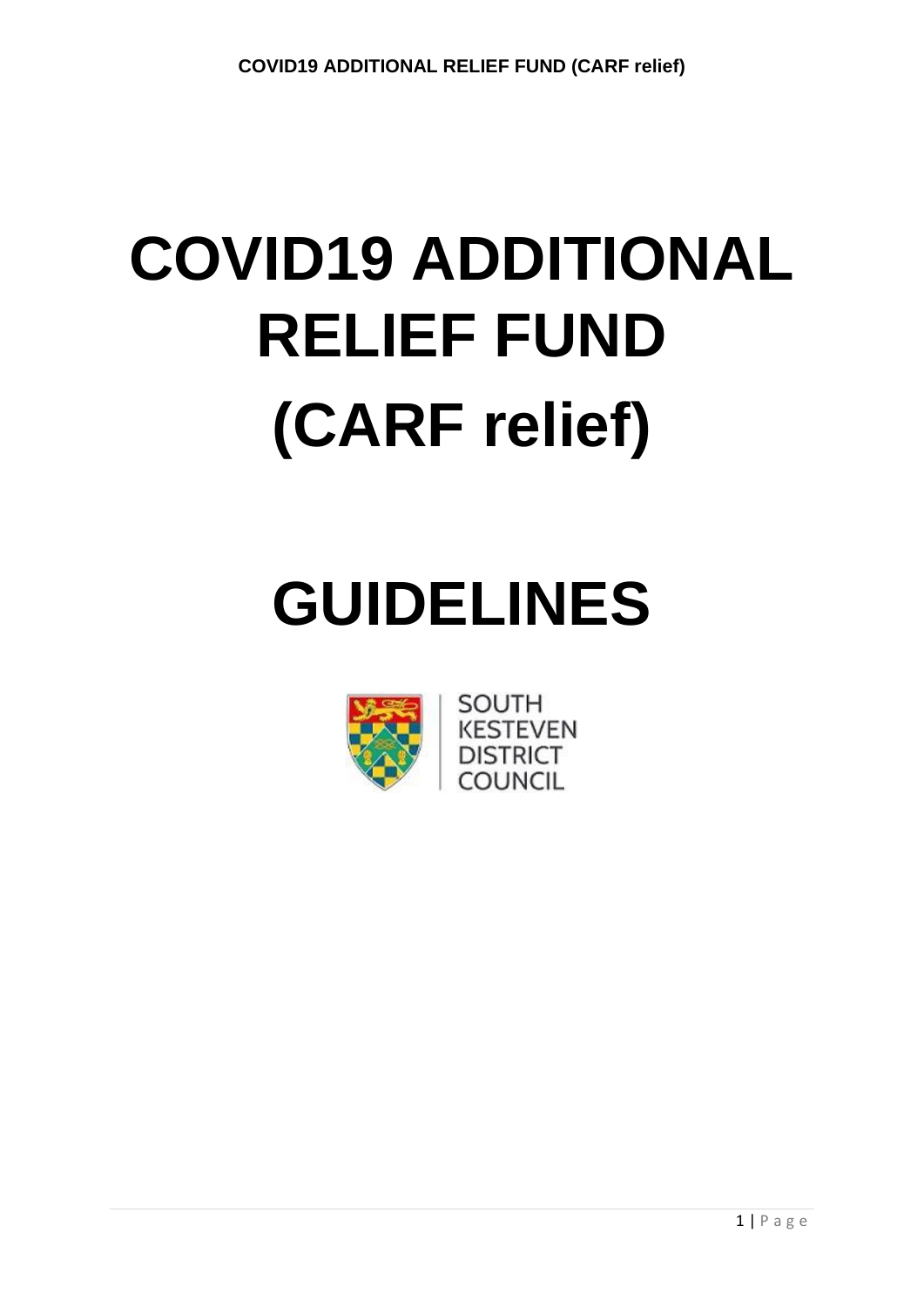# **Version Control**

Please ensure that this is updated each time the document is edited.

| <b>Version</b> | <b>Reviewed by:</b>                                          | <b>Amendments Made:</b>             | Date:               |
|----------------|--------------------------------------------------------------|-------------------------------------|---------------------|
| N/A            | <b>Claire Moses</b>                                          | Creation of document -<br>Version 1 | 10 February<br>2022 |
| Version 1      | <b>Councillor Adam</b><br><b>Stokes and Richard</b><br>Wyles | Agreement of scheme                 | 14 February<br>2022 |

# **Contents:**

| Paragraph  | <b>Section</b>                                        | Page       |
|------------|-------------------------------------------------------|------------|
| 1 to $6$   | Introduction                                          |            |
| $7$ to $9$ | Government scheme criteria                            | $3$ to 4   |
| 10 to 12   | South Kesteven District Council scheme criteria       | 5          |
| 13 to 17   | The application process - evidence required           | $5$ to $6$ |
| 18         | The application process - subsidy allowance           | 6          |
| 19 to 23   | The application process - deadline                    | 6          |
| 24 to 29   | Award of relief                                       |            |
| 30 to 34   | Level of funding provided for successful applications | $7$ to $8$ |
| 35 to 36   | Appeal process                                        | 8          |
| 37         | Managing the risk of fraud                            | 8          |
| 38 to 40   | Post payment audit                                    | 8 to 9     |
| 41 to 42   | Information sharing                                   | 9          |
| 43         | Other information                                     | 9          |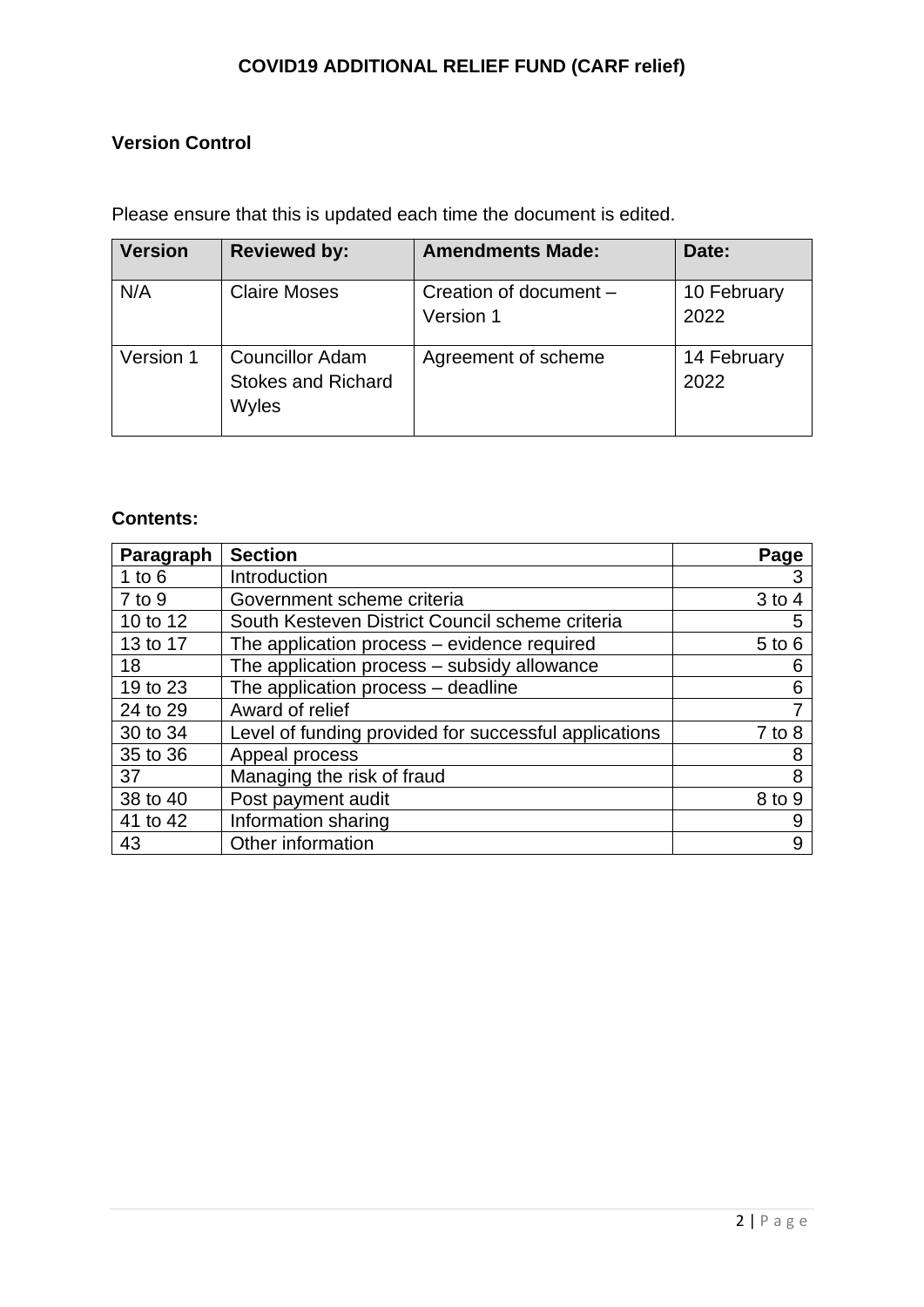#### **Introduction**

- 1. This guidance is intended for businesses liable for business rates in 2021/22 applying to South Kesteven District Council (known throughout the rest of the document as ''The Council'') for the additional rate relief which is funded by the COVID19 Additional Relief Fund (CARF).
- 2. This fund was announced by the government on the 15 December 2021 and gives The Council discretion over the COVID Additional Relief Fund, and their decisions on the awarding of relief as part of the Fund will be final.
- 3. The Council will have access to limited funding from the government for this relief, which has replaced the right to appeal to the Valuation Office Agency on Material Change of Circumstances grounds due to COVID.
- 4. This guidance sets out the criteria under which businesses will qualify to make an application to the COVID19 Additional Relief Fund (CARF), and the evidence required to support an application. The guidance is aligned with the government guidance issued on 15<sup>th</sup> December 2021, which can be found here:

[https://www.gov.uk/government/publications/covid-19-additional-relief-fund](https://www.gov.uk/government/publications/covid-19-additional-relief-fund-carf-local-authority-guidance)[carf-local-authority-guidance](https://www.gov.uk/government/publications/covid-19-additional-relief-fund-carf-local-authority-guidance)

- 5. The Government wants Local Authorities to exercise their local knowledge and discretion and recognise that economic need will vary across the country, so the Government are setting some national criteria for the relief but allowing Local Authorities to determine which relief application cases to support within the stated criteria.
- 6. The Government suggests that Local Authorities may wish to consider collaborating as they design their relief schemes to ensure there is consistency where they are working across a functional economic area. A number of Local Authorities in Lincolnshire have collaborated on these guidelines, although it is up to each individual Local Authority which amounts of relief are given and who they award relief to.

#### **Government scheme criteria**

- 7. The Government have set certain criteria for the administration of the scheme, with further allowance for the Council to include other eligibility criteria so that the discretionary relief scheme can operate in the District.
- 8. In developing and implementing the scheme, the following Government set criteria will be taken into account:-
	- X must not award relief to ratepayers who for the same period of the relief (period from the 1 April 2021 to the 31 March 2022, or any part of this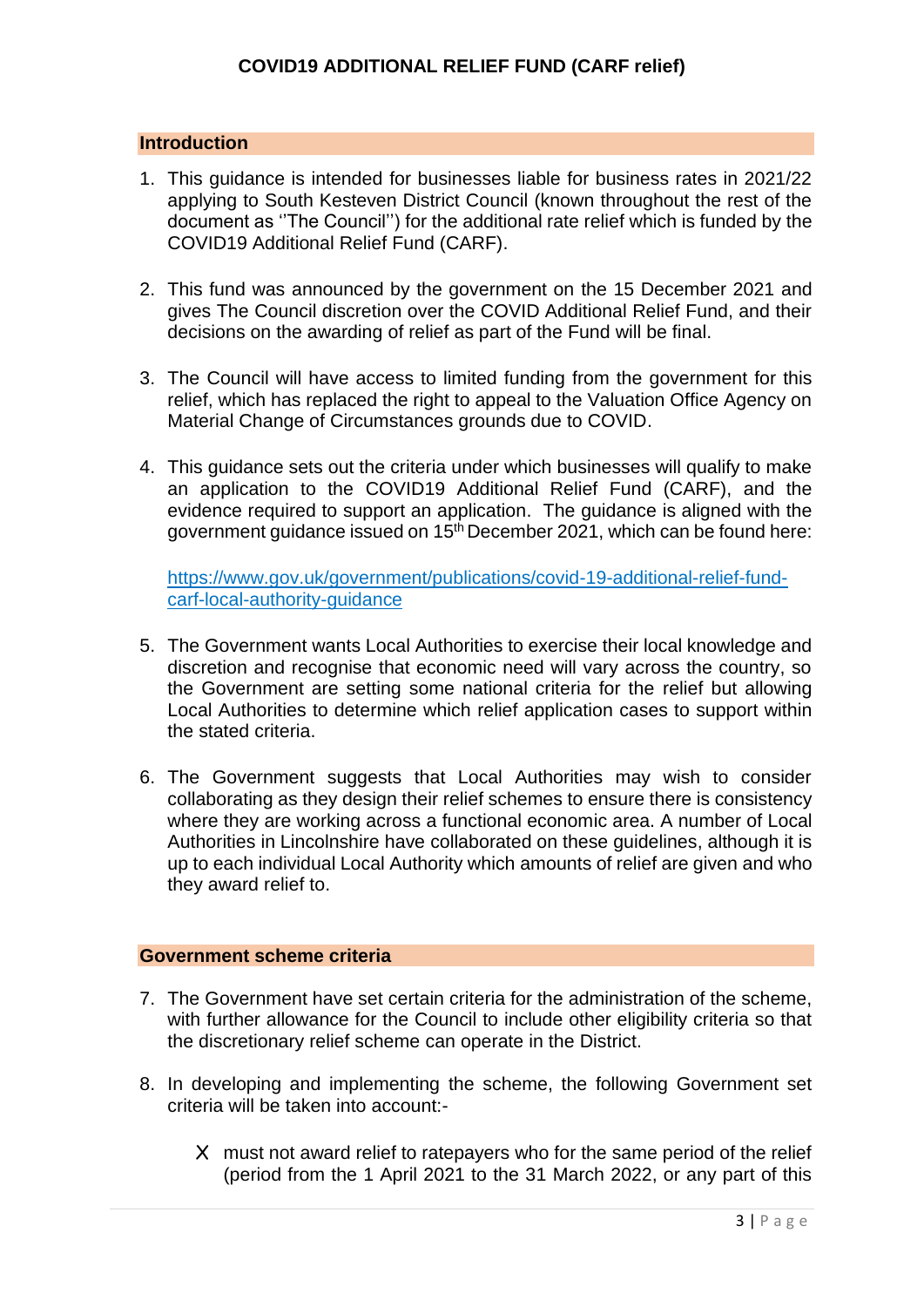period) either are or would have been eligible for the Extended Retail Discount (covering Retail, Hospitality and Leisure), the Nursery Discount or the Airport and Ground Operations Support Scheme (AGOSS);

- X must not award relief to a hereditament for a period when it is unoccupied (other than hereditaments which have become unoccupied temporarily due to the government's advice on COVID-19);
- X should direct their support towards ratepayers who have been adversely affected by the pandemic (in a way that prevents success or development; harmfully or unfavourably) and have been unable to adequately adapt to that impact; and
- X In line with the legal restrictions in section 47(8A) of the Local Government Finance Act 1988, billing authorities may not grant the discount to themselves, to a precepting authority, or to a functional body within the meaning of the Greater London Authority Act 1999.
- 9. The following properties are unlikely to meet the eligibility criteria for this relief under either the Government Guidance or the Local Scheme
	- a. **Private Car Park Spaces** (apart from Airport Parking)
	- b. **Networks supplying utilities and associated properties**, including electricity, gas, telecommunications, water, renewable energy, fossil fuel, nuclear power, independent network operator etc
	- c. **Properties used for public administration** including Armed Forces, Local Authority (County Council, District Council, Parish Council and Town Council), Government Departments, Legislative bodies, Fire, Police, Prison County Courts, Magistrates Courts, NHS and foundation Trusts, Lifeboat Stations
	- **d. Advertising rights**
	- **e. Banks, Financial institutions, including ATM machines**
	- f. **Educational establishments** such as schools, University, Colleges
	- g. **Ratepayers in administration, liquidation or subject to a strike off notice** on Companies House
	- h. **Ratepayers who have entered into a CVA or an IVA** during the period 2021/22
	- i. **Ratepayers who are unable to evidence** that they have been significantly impacted by the coronavirus
	- j. Ratepayers occupying properties for **storage purposes** only for short periods of less than 12 weeks.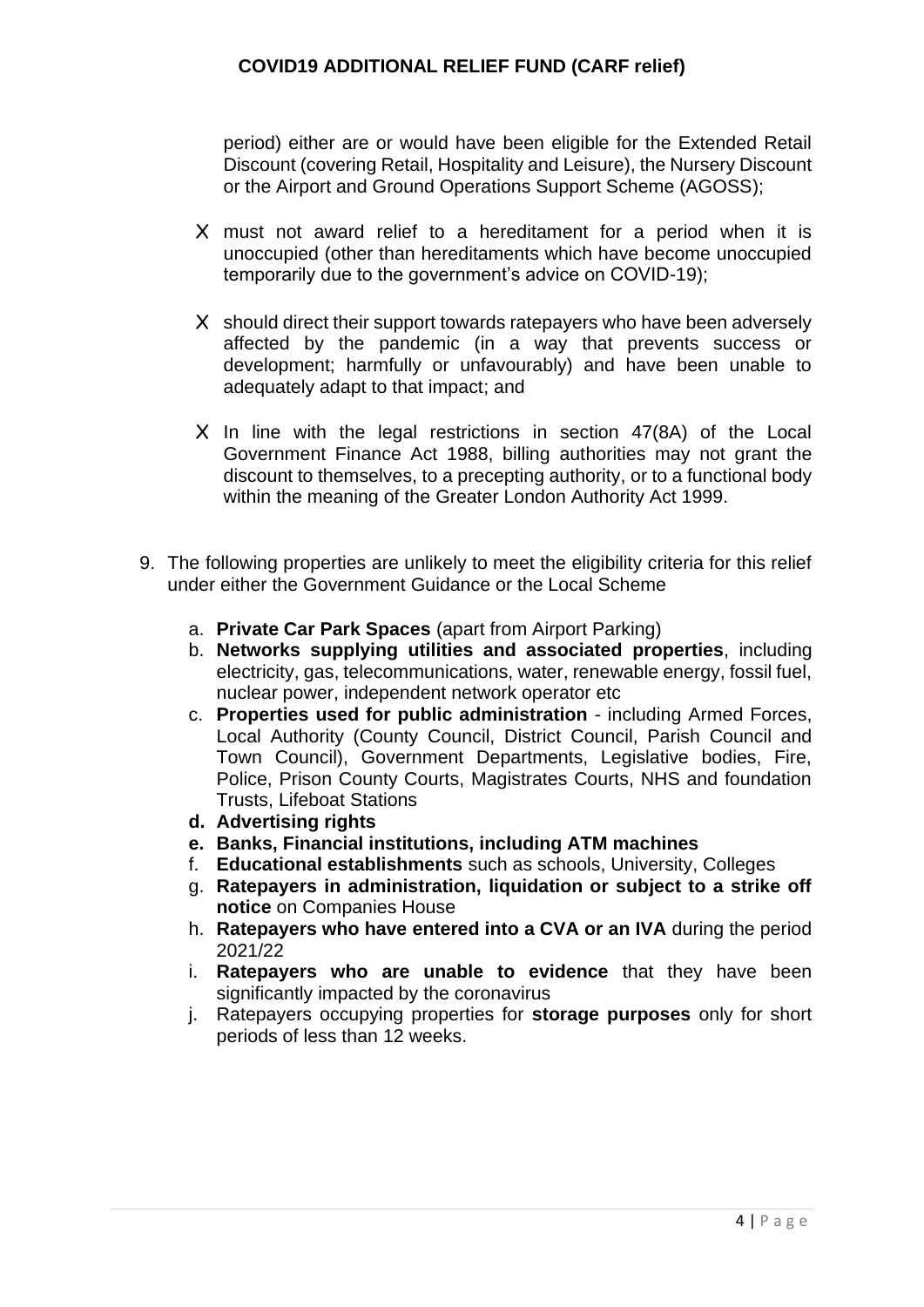#### **South Kesteven District Council scheme criteria**

10.The Council have determined the following local eligibility criteria:

- ✓ Only businesses **occupied and liable for business rates on 1 st April 2021**, are eligible to apply (occupation of the property for business rates is defined as for a period of a day or more) within the South Kesteven **District**
- ✓ Relief application **must** be received by the Council by the **31 March 2022**. Late applications cannot be accepted, and the closing date may be much earlier if oversubscribed. To be eligible for relief you must:
- X If there is no business rates liability in 2021-22, you will not be eligible for this relief.
- X If other business rates relief (other than transitional relief, mandatory relief, or small business rates relief where the rateable value is over £12,000) has already been granted to the business during the relief period, the business will not be eligible for this relief.
- 11.It is the intention of the Councils scheme that this supports local businesses who are trading and who intend to continue to trade and do business in the local area after COVID19.
- 12.Please note, the Council may apply additional mechanisms to determine local need within their own District and all applications will be considered on their own merits.

#### **The Application Process – evidence required**

- 13.The applicants will need to state when applying that by accepting the relief payment, thy confirm that they are eligible for the relief scheme, including that any relief accepted will be fully in compliance with Subsidy Allowance requirements (see paragraph 18)
- 14.South Kesteven District Council reserves the right to cancel any award of this relief fund if subsequent information comes to light.
- 15.To expedite the application of the CARF relief, South Kesteven District Council will be asking ratepayers to complete an application form and declare their losses in turnover in 2020/21 compared to 2019/20 and to complete a statement that the ratepayer/business will not exceed the subsidy control limits.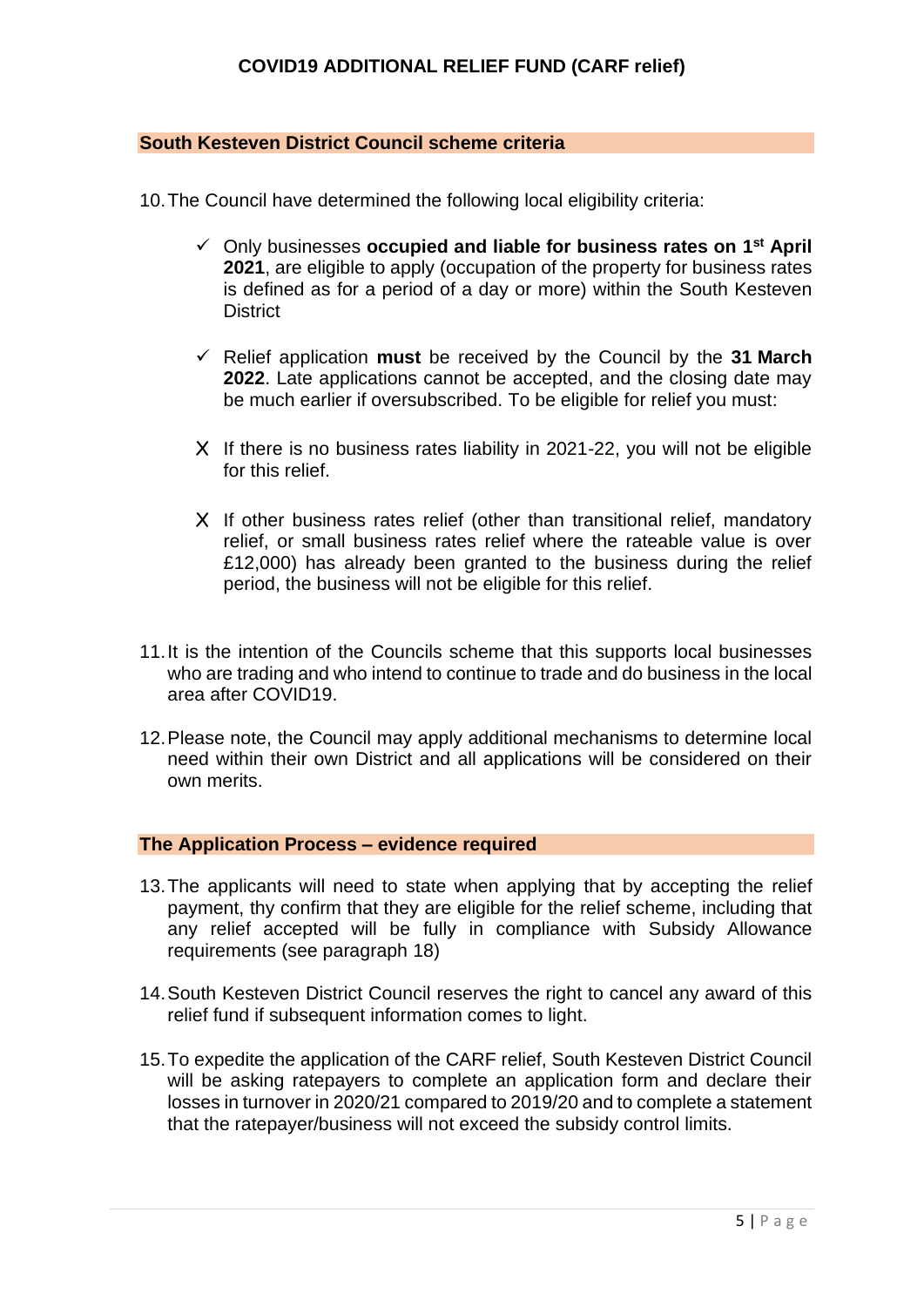- 16.Ratepayers are encouraged to provide certification from their accountant or their legal representative to confirm these statements in support of their application form.
- 17.If business accounts are not available for any of the periods required, please provide consecutive bank statements and other documents such as invoices.

#### **The application process – subsidy allowance**

18.There is a requirement for all grants made under this Discretionary Grants fund to be subsidy allowance compliant. Please see further government guidance in sections 25 – 29 via the link below.

[https://www.gov.uk/government/publications/covid-19-additional-relief-fund](https://www.gov.uk/government/publications/covid-19-additional-relief-fund-carf-local-authority-guidance)[carf-local-authority-guidance](https://www.gov.uk/government/publications/covid-19-additional-relief-fund-carf-local-authority-guidance)

#### **The Application Process - deadline**

- 19.There will be a **closing date of midnight on 31st March 2022** for businesses to apply for this additional relief funding.
- 20.If further funding is provided by the Government or funding is unspent there will be further application rounds.
- 21.The Council are expecting this round of relief funding to be oversubscribed so it is important all businesses applying give as much information as possible and ensure they meet the criteria. Where possible, businesses should provide all their information at the same time to ensure that the application is not rejected or delayed.
- 22.As a condition of relief being awarded, the Council will expect the business applying to sign a declaration stating that they are not committing any fraud and that they are fully complying with any subsidy allowance limits, as well as giving the Council permission to share data to check such compliance and that these guidelines are complied with.
- 23.As well as meeting the criteria it is the intention for the discretionary relief to support local businesses whose intention it is to continue to trade and do business in the local area after COVID19.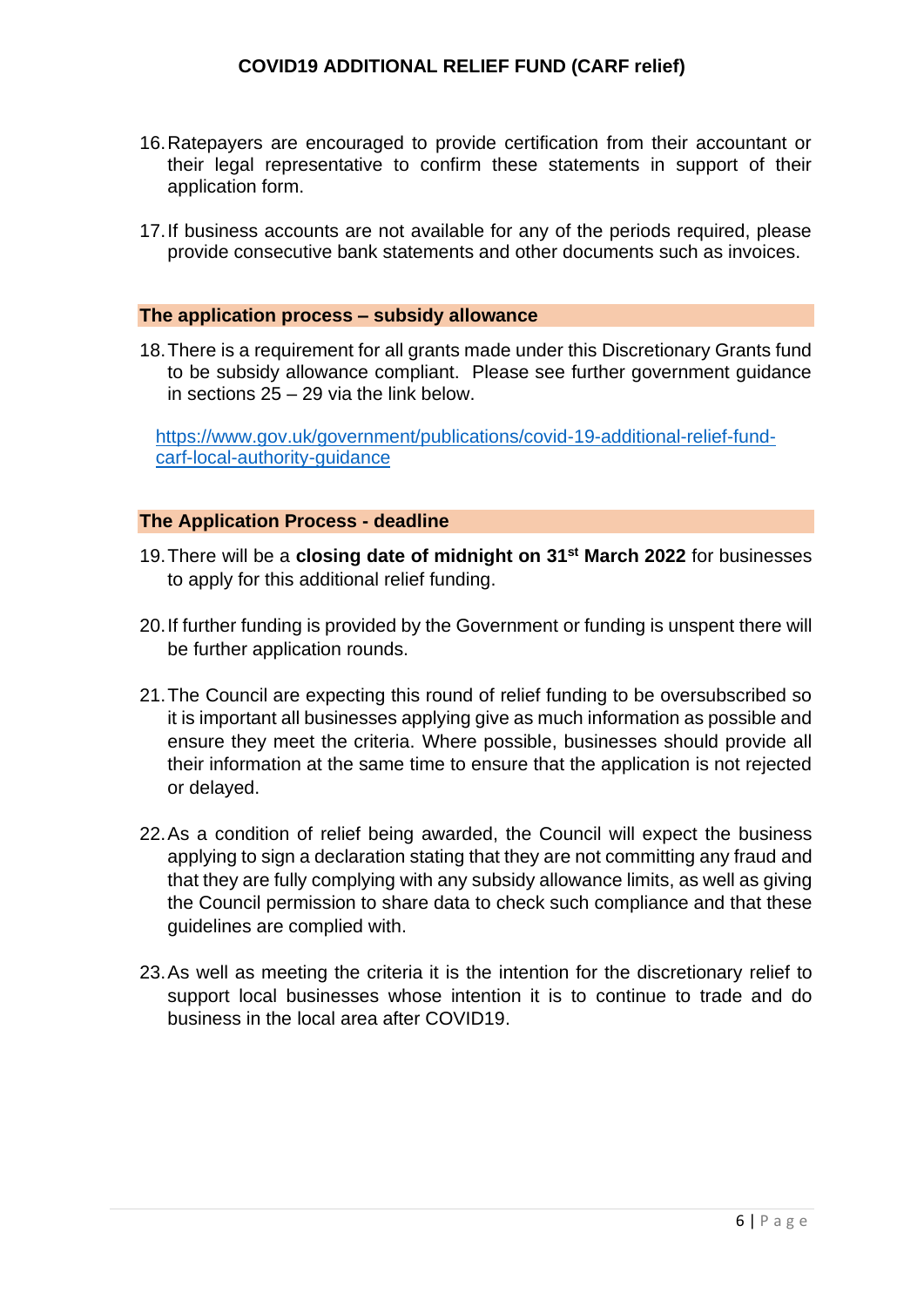#### **Award of Relief**

- 24.All awards of this relief will be by a credit against the business rates bill.
- 25.The Council will be responsible for:
	- ➢ Evaluating COVID19 Additional Relief Fund (CARF) applications
	- $\triangleright$  Selecting the successful business applicants
	- ➢ Administering and delivering relief to those successful applicants.
- 26.The Council will endeavour, to make awards as quickly as possible to support successful business applicants, who are struggling financially.
- 27.Any ratepayer requested to provide evidence in support of their application is encouraged to do so as quickly as possible, and no later than 14 days to ensure that the CARF relief is not removed from their account.
- 28.If a business has already paid its business rates in full for 2021/22 and is awarded this rate relief, any credit on the account will be carried forward into the new financial year 2022/23 and offset against your new instalments.
- 29.If any court or enforcement costs have been incurred during 2021/22 by a business that will qualify for this relief it will be entirely at the discretion of the Council whether these are cancelled or not.

#### **Level of funding provided for successful applications**

- 30.The Council have discretion to make relief awards of any amount. It will be for the Council to adapt this approach to local circumstances, such as providing support for businesses that are crucial for their local economies.
- 31.Your Covid Additional Relief will be calculated against the liability for periods of occupation for trading purposes during the financial year 2020/21 based on the information provided by 31st March 2022. Any increase in liability for 2021/22 after this date will be ignored for the purposes of the relief but where a ratepayer has a reduction in liability, the Covid Additional Relief must be reduced proportionally.
- 32.It is expected that most relief allocations to successful applicants will be limited to a certain percentage which means that businesses who do qualify will still have some business rates to pay
- 33.As the funding from Government is limited, it is expected relief will be awarded at a maximum of 20% of net liability (after all other reliefs have been awarded). This is to maximise the number of ratepayers that are supported by this scheme.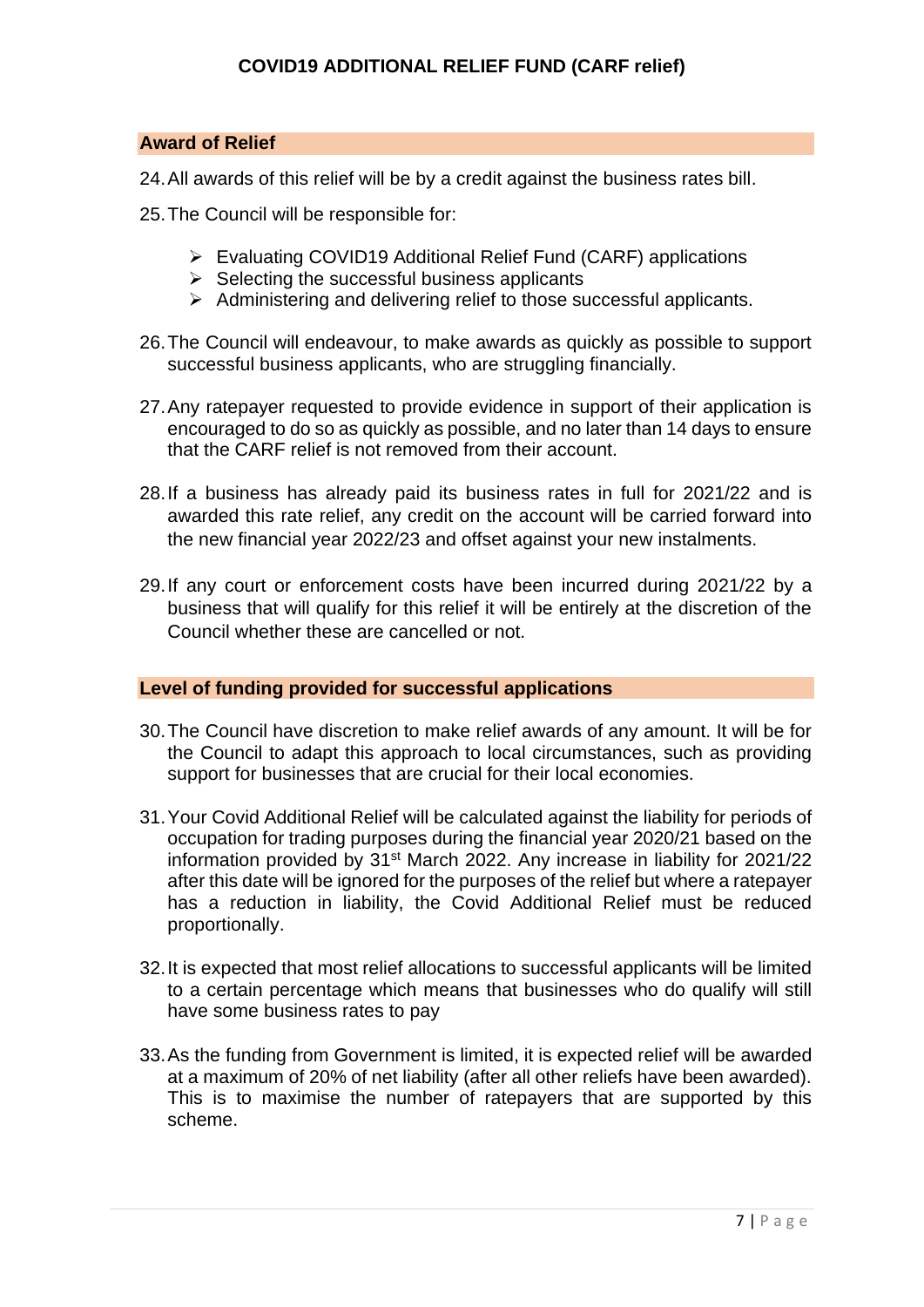34.This will be subject to change if the scheme is under or oversubscribed. If the scheme is under subscribed, additional payments may be made to ensure that all monies are spent. Please note that the percentage reduction only applies for the days that the property is occupied for business purposes.

#### **Appeal Process**

- 35.If you are unhappy with a decision by The Council not to award you CARF relief or you are unhappy with a decision to remove this relief, you may ask for the decision to be reconsidered.
- 36.You must request this within 28 days of the decision not to award you relief, or within 28 days of the relief being removed.

#### **Managing the risk of fraud**

37.The Council will not accept deliberate manipulation and fraud - and any business caught falsifying their records to gain relief awarded will face prosecution and any relief awarded will be subject to claw back, as may any relief awarded in error.

#### **Post Payment Audit**

- 38.For audit purposes, the Council will select a proportion of ratepayers who have made applications for the CARF funding. These ratepayers will be contacted and asked to provide evidence to the Council in support of their application form, which must be provided within 28 days of the request. Any ratepayer who is selected for audit, will be required to provide:
	- $\triangleright$  Evidence to demonstrate a loss in income of at least 30%, due to the Covid-19 crisis during the financial year 2021/22, compared to the same period in 2019/20. This will be in the form of accounts or bank statements/management accounts for previous years and management accounts / bank statements for the period 1st April 2020 to 31st March 2021.
	- $\triangleright$  Confirmation that the business has not received any relief or discount under the relief schemes mentioned above in
	- $\triangleright$  Confirmation of Subsidy Allowance compliance including the cumulative total of the grants and subsidy that you have received. Falsifying your records or providing false evidence to gain this discount will be considered to be fraud.
	- $\triangleright$  Evidence of trading this will include but not limited to, invoices, orders, salary payments, bank statements etc.